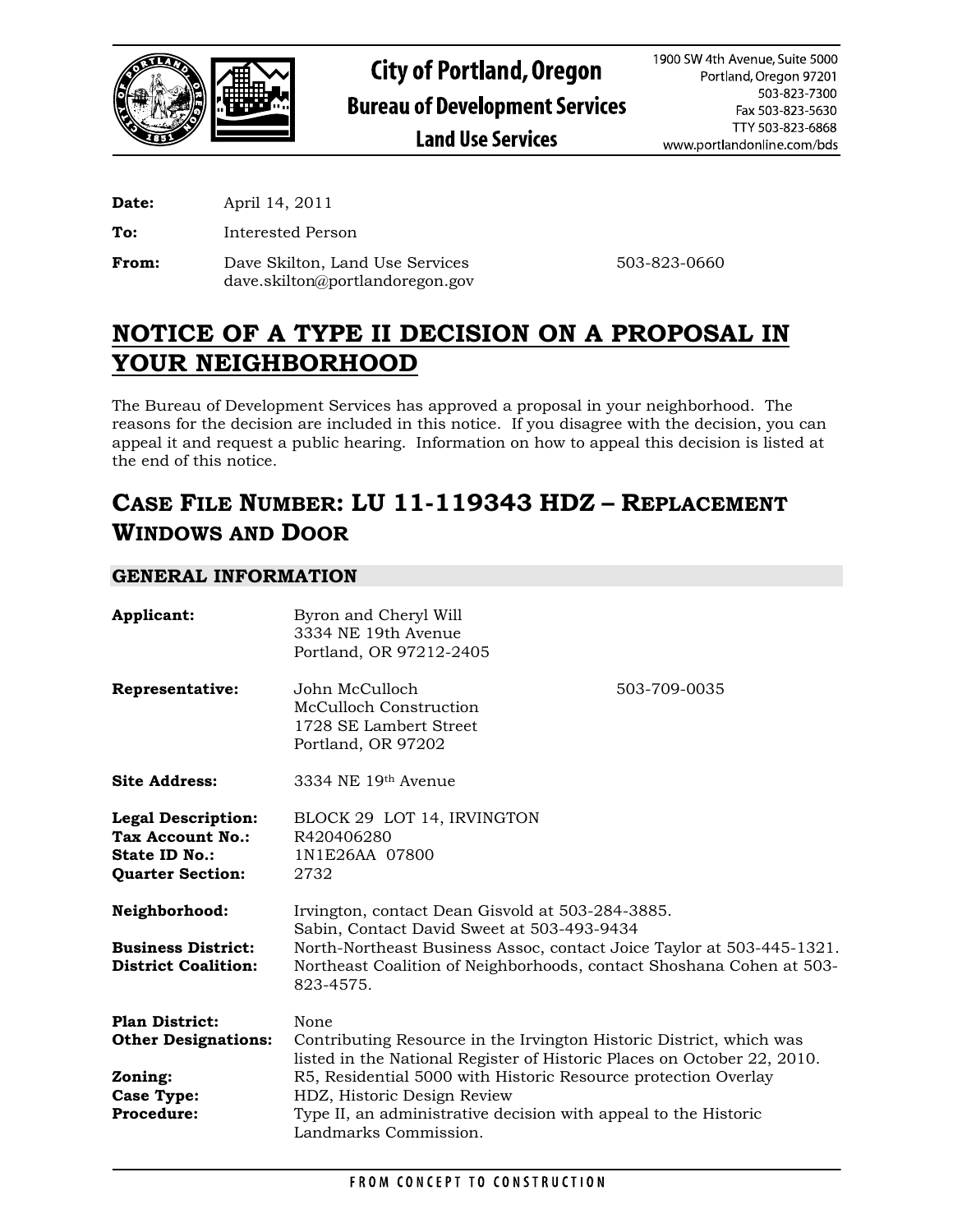### **Proposal:**

The applicant is seeking Historic Design Review approval for a proposal to replace three small historic windows on the rear of the house with two larger windows matching other windows on the house, and a pair of French doors. Historic Design Review is required because the proposal is for non-exempt exterior alterations on a property in a historic district.

### **Relevant Approval Criteria:**

In order to be approved, this proposal must comply with the approval criteria of Title 33, Portland Zoning Code. The relevant criteria are:

33.846.060 G – Other Approval Criteria

## **ANALYSIS**

**Site and Vicinity:** The subject property is identified as a contributing resource in the documentation for the Irvington Historic District. It was constructed in about 1922, and is a highly intact and well-maintained example of the Dutch Colonial Revival style.

Platted in the late Nineteenth Century, today's Irvington Historic District represents the first additions to Portland that employed restrictive covenants from the outset. These included the exclusion of most non-residential uses from the interior of the neighborhood, and where nonresidential uses were allowed, such as the fire station and the telephone exchange, the buildings were purposely disguised to appear more residential in character. Other deed restrictions excluded minority groups, established uniform front setbacks, and required minimum expenditure on new buildings. The area developed generally from southwest to northeast and its growth was greatly influenced by the installation of streetcar lines that introduced an easy commuting option to downtown.

The contributing resources in Irvington range in design character from expressions of the late Victorian Era styles, especially Queen Anne, through the many Period Revival modes of the early decades of the Twentieth Century, to a few early modernist examples. There is also a wide diversity in the sizes of lots and houses. In terms of the streetscape, the numbered northsouth avenues in Irvington vary dramatically in width, and they mostly form rather long block faces which the houses generally address. The named east-west street block faces are more consistent in length, almost all being traditional 200' Portland blocks. All are lined with mature street trees. Original development in many cases included garages or other accessory structures, typically facing side streets on corner lots and accessed by a variety of driveway types on mid-block sites. Garages that were added after original construction, but still within the historic period, were sometimes built at the sidewalk and/or out of architectural character with the house.

**Zoning:** The single-dwelling zones, including R5, are intended to preserve land for housing and to provide housing opportunities for individual households. The zones implement the comprehensive plan policies and designations for single-dwelling housing.

The Historic Resource Protection Overlay zone protects certain historic resources in the region and preserves significant parts of the region's heritage. The regulations implement Portland's Comprehensive Plan policies that address historic preservation. These policies recognize the role historic resources have in promoting the education and enjoyment of those living in and visiting the region. The regulations foster pride among the region's citizens in their city and its heritage. Historic preservation beautifies the city, promotes the city's economic health, and helps to preserve and enhance the value of historic properties.

**Land Use History:** City records indicate there are no prior land use reviews for this site.

**Public Notice:** A "Notice of Proposal in Your Neighborhood" was mailed **March 21, 2011**.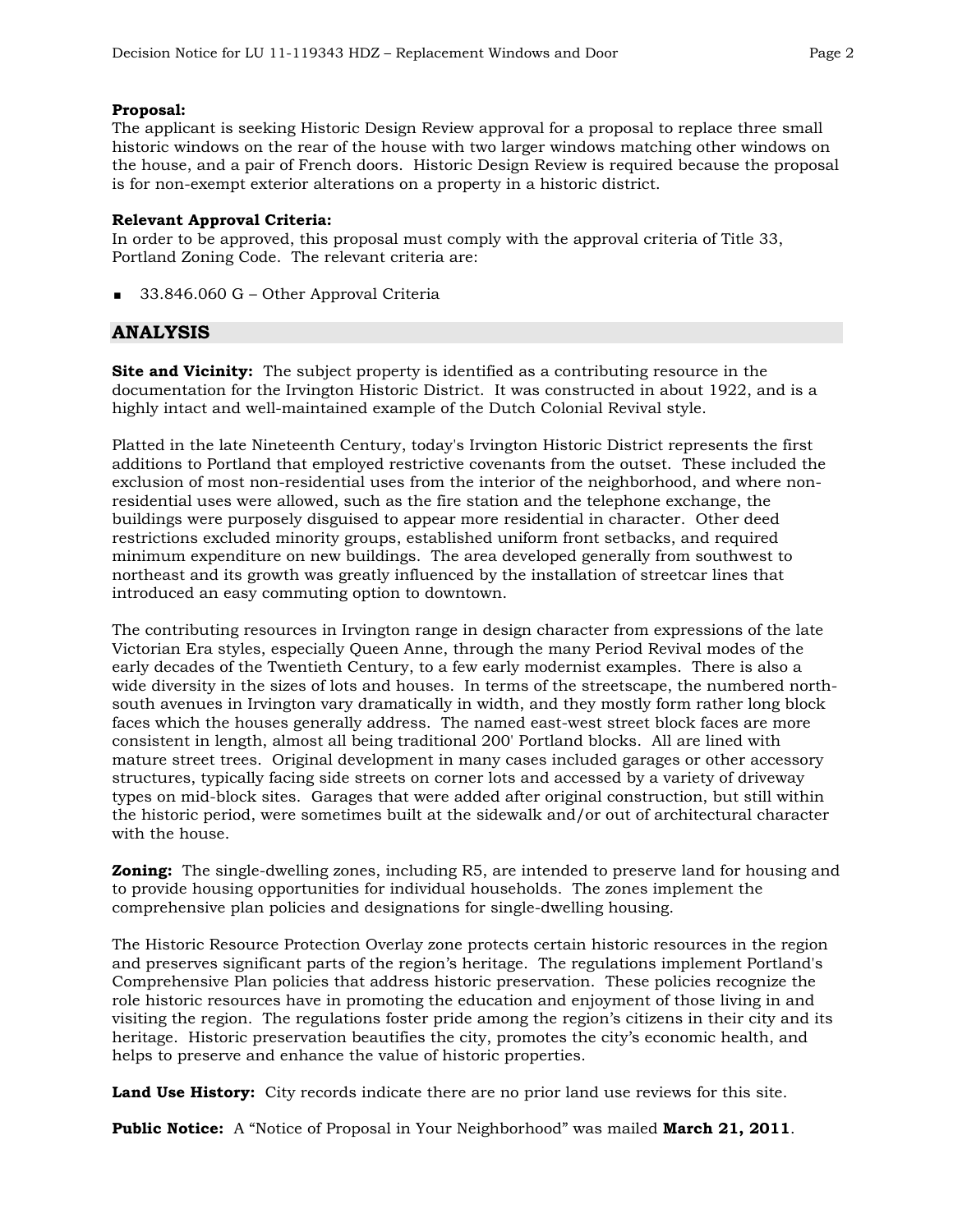**Agency Review:** None of the notified Bureaus or Divisions has responded with issues or concerns.

**Neighborhood Review:** A total of two written responses have been received from either the Neighborhood Association or notified property owners in response to the proposal.

- On March 25, 2011 F. Arnold and Leslie A. Schneider wrote in favor of the proposal.
- On April 8, 2011 David Sweet, Chair of the Sabin Neighborhood Association Land Use Committee wrote, approving of the proposal but raising concerns about the effect of land use review fees on the affordability of housing in the Sabin Neighborhood. The letter was copied to the City Council, the Directors of the Bureau of Development Services and the Bureau of Planning and Sustainability, and the Irvington and Alameda Land Use Committees.
- On April 11, 2011, Dean Gisvold, Chair of the Irvington Community Association Land Use Committee wrote, approving of the proposal with the stipulation that the new wood windows, and trims match the existing.

**Staff Response:** While staff recognizes that some areas in the recently designated Irvington Historic District are new to the process, the issue of land use review fees has no bearing on the approval criteria for Historic Design Review. As is apparently understood by the copying of Mr. Sweet's letter, concerns about the appropriateness of land use fees are properly addressed to policy makers.

## **ZONING CODE APPROVAL CRITERIA**

## **Chapter 33.846.060 - Historic Design Review**

## **Purpose of Historic Design Review**

Historic Design Review ensures the conservation and enhancement of the special characteristics of historic resources.

## **Historic Design Review Approval Criteria**

Requests for historic design review will be approved if the review body finds the applicant has shown that all of the approval criteria have been met.

**Findings:** The site is within the Irvington Historic District and the proposal is for nonexempt treatment. Therefore Historic Design Review approval is required. The approval criteria are those listed in *33.846.060 G – Other Approval Criteria*.

## **33.846.060 G - Other Approval Criteria**

**1. Historic character.** The historic character of the property will be retained and preserved. Removal of historic materials or alteration of features and spaces that contribute to the property's historic significance will be avoided.

**Findings:** The "property" that has been designated, by virtue of its listing in the National Register of Historic Places, is the Irvington Historic District. By definition historic districts include buildings, sites, structures, and objects which, although they may lack individual distinction, can nonetheless contribute to the overall quality of the larger historic place. The subject house is not eligible for individual designation on the basis of its architectural character, but it does contribute to the historic character of the district because of its intact style, siting, and historic fabric, all of which preserve the historic development pattern, and none of which will be diminished by the proposal.

Within the historic district context the proposal is to alter a rear facade that does not contribute materially to the significance of the historic district, because it is entirely out of view from the public right-of-way. The essential character of the historic district is retained. *This criterion is met.*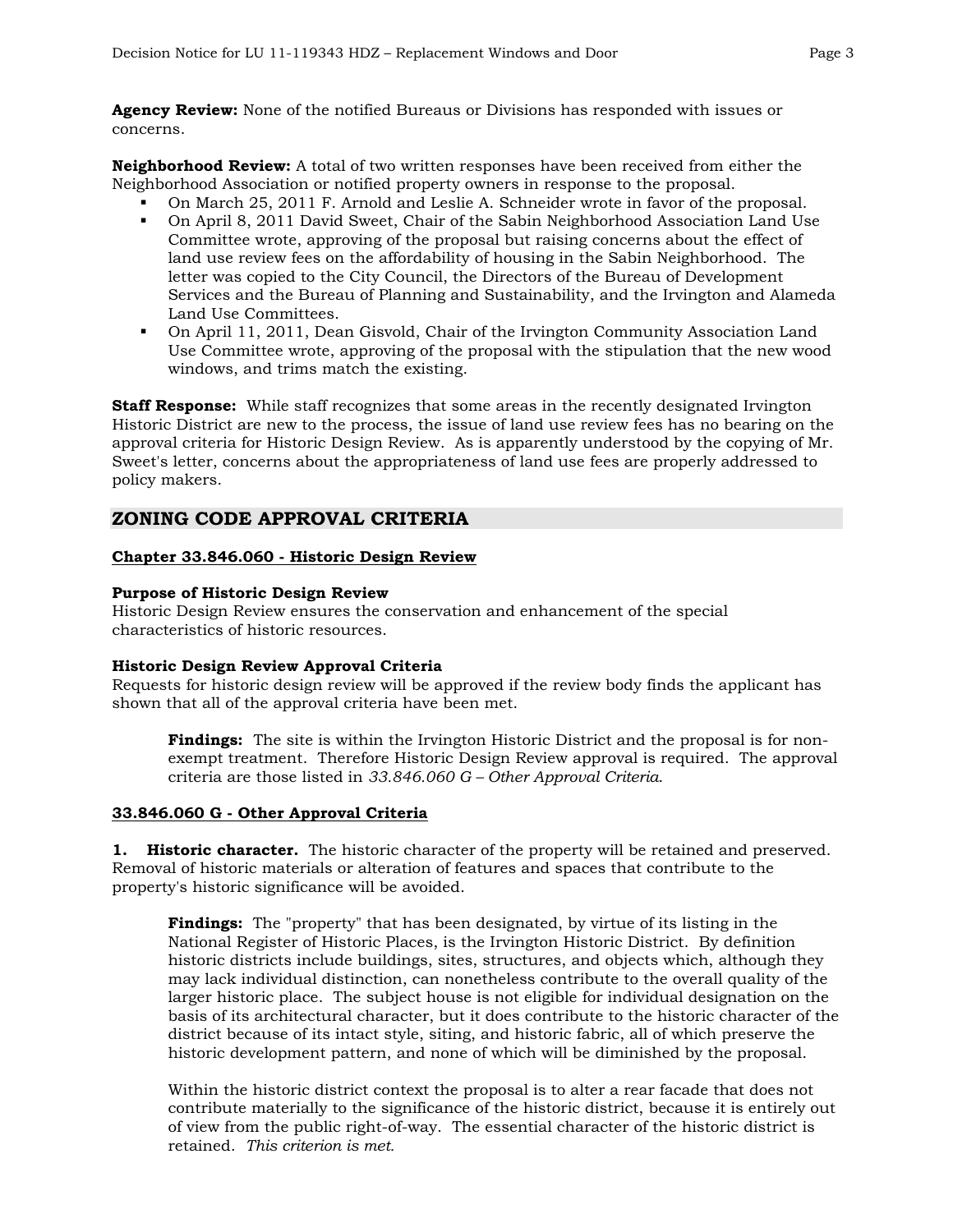**4. Historic features.** Generally, deteriorated historic features will be repaired rather than replaced. Where the severity of deterioration requires replacement, the new feature will match the old in design, color, texture, and other visual qualities and, where practical, in materials. Replacement of missing features must be substantiated by documentary, physical, or pictorial evidence.

**Findings:** Three historic windows and a door are proposed for replacement with windows and a door of different size but matching the existing units in materials and operability. These alterations are being undertaken in order to accommodate changes to the kitchen floor plan. Although the proposal replaces historic elements, it will not have an adverse effect on this individual resource's ability to contribute to the character of the Irvington Historic District because the changes are at the rear, and out of view from the public right-of-way. *This criterion is met.* 

**7. Differentiate new from old.** New additions, exterior alterations, or related new construction will not destroy historic materials that characterize a property. New work will be differentiated from the old.

**8. Architectural compatibility.** New additions, exterior alterations, or related new construction will be compatible with the resource's massing, size, scale, and architectural features. When retrofitting buildings or sites to improve accessibility for persons with disabilities, design solutions will not compromise the architectural integrity of the historic resource.

**10. Hierarchy of compatibility.** Exterior alterations and additions will be designed to be compatible primarily with the original resource, secondarily with adjacent properties, and finally, if located within a Historic or Conservation District, with the rest of the district. Where practical, compatibility will be pursued on all three levels.

**Findings for 7, 8, and 10:** The proposal is for window and door replacement on the rear facade. Building elements out of view from the right-of-way do not characterize a historic district, and are therefore the preferred location for alterations. Although the new windows and door will match the existing opening treatments in most details, they will be subtly distinguishable as modern replacements because of features such as double glazing. *These criteria are met.*

# **DEVELOPMENT STANDARDS**

Unless specifically required in the approval criteria listed above, this proposal does not have to meet the development standards in order to be approved during this review process. The plans submitted for a building or zoning permit must demonstrate that all development standards of Title 33 can be met, or have received an Adjustment or Modification via a land use review prior to the approval of a building or zoning permit.

# **CONCLUSIONS**

This modest proposal, for alterations needed to accommodate the modification of the floor plan, is appropriately located at the rear of the house, out of view from the public right-of-way, where it will have no adverse effect on the character of the Irvington Historic District. The purpose of the Historic Design Review process is to ensure that additions, new construction, and exterior alterations to historic resources do not compromise their ability to convey historic significance. This proposal meets the applicable Historic Design Review guidelines and therefore warrants approval.

# **ADMINISTRATIVE DECISION**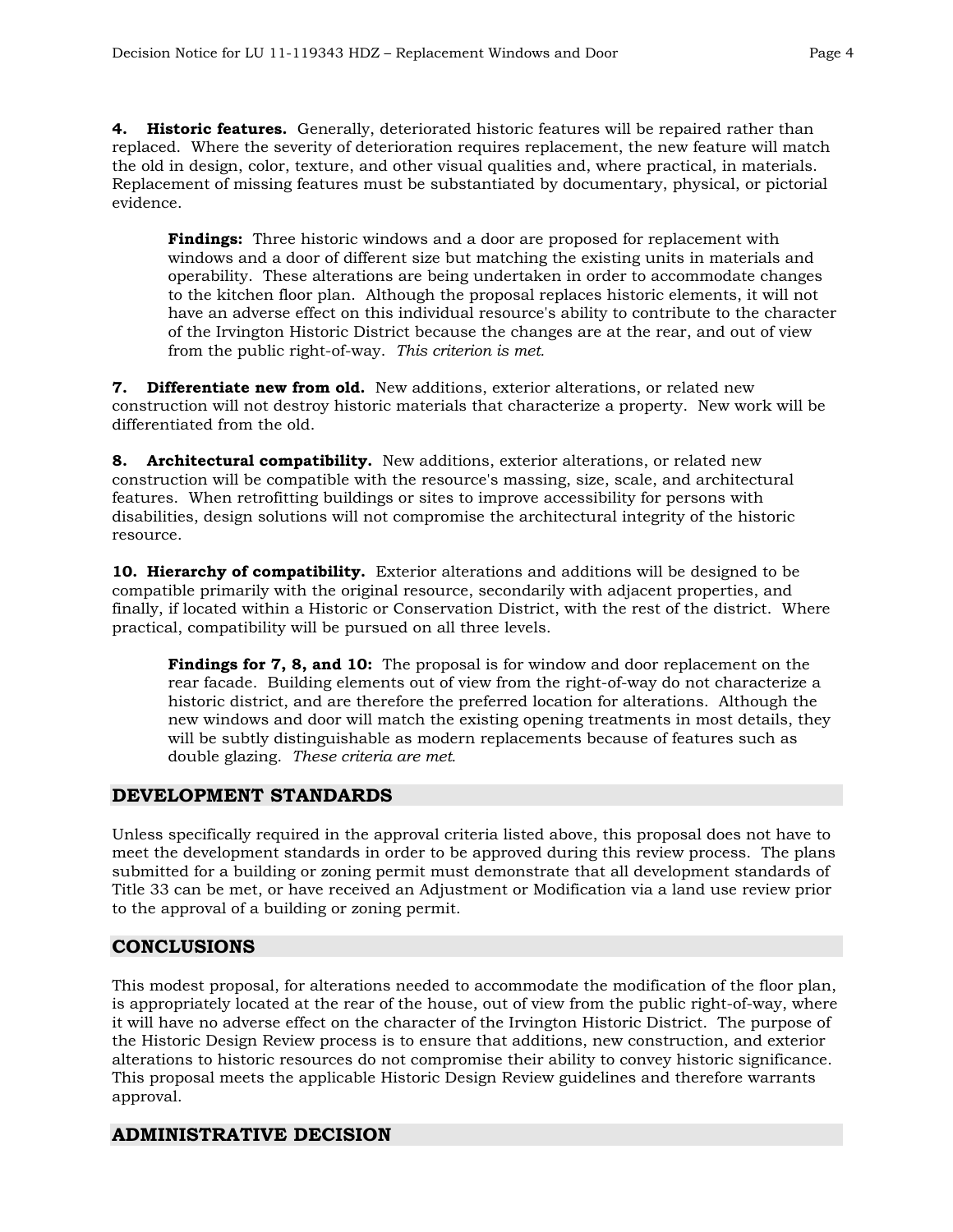Approval to replace three historic windows and a door at the rear of a house in the Irvington Historic District;

Approval per Exhibits C-1 through C-3, signed and dated April 12, 2011, subject to the following condition:

A. As part of the building permit application submittal, each of the 4 required site plans and any additional drawings must reflect the information and design approved by this land use review as indicated in Exhibits C-1 through C-3. The sheets on which this information appears must be labeled, "Proposal and design as approved in Case File # LU 11-119343 HDZ. No field changes allowed."

### **Staff Planner: Dave Skilton**

Decision rendered by:  $\bigcup_{\mu\psi\in\mathcal{V}}\psi$  with  $\bigcup_{\text{un April 12, 2011.}}$ By authority of the Director of the Bureau of Development Services

## **Decision mailed: April 14, 2011**

**About this Decision.** This land use decision is **not a permit** for development. Permits may be required prior to any work. Contact the Development Services Center at 503-823-7310 for information about permits.

**Procedural Information.** The application for this land use review was submitted on March 10, 2011, and was determined to be complete on **March 16, 2011**.

*Zoning Code Section 33.700.080* states that Land Use Review applications are reviewed under the regulations in effect at the time the application was submitted, provided that the application is complete at the time of submittal, or complete within 180 days. Therefore this application was reviewed against the Zoning Code in effect on March 10, 2011.

*ORS 227.178* states the City must issue a final decision on Land Use Review applications within 120-days of the application being deemed complete. The 120-day review period may be waived or extended at the request of the applicant. In this case, the applicant did not waive or extend the 120-day review period.

## **Some of the information contained in this report was provided by the applicant.**

As required by Section 33.800.060 of the Portland Zoning Code, the burden of proof is on the applicant to show that the approval criteria are met. The Bureau of Development Services has independently reviewed the information submitted by the applicant and has included this information only where the Bureau of Development Services has determined the information satisfactorily demonstrates compliance with the applicable approval criteria. This report is the decision of the Bureau of Development Services with input from other City and public agencies.

**Conditions of Approval.** If approved, this project may be subject to a number of specific conditions, listed above. Compliance with the applicable conditions of approval must be documented in all related permit applications. Plans and drawings submitted during the permitting process must illustrate how applicable conditions of approval are met. Any project elements that are specifically required by conditions of approval must be shown on the plans, and labeled as such.

These conditions of approval run with the land, unless modified by future land use reviews. As used in the conditions, the term "applicant" includes the applicant for this land use review, any person undertaking development pursuant to this land use review, the proprietor of the use or development approved by this land use review, and the current owner and future owners of the property subject to this land use review.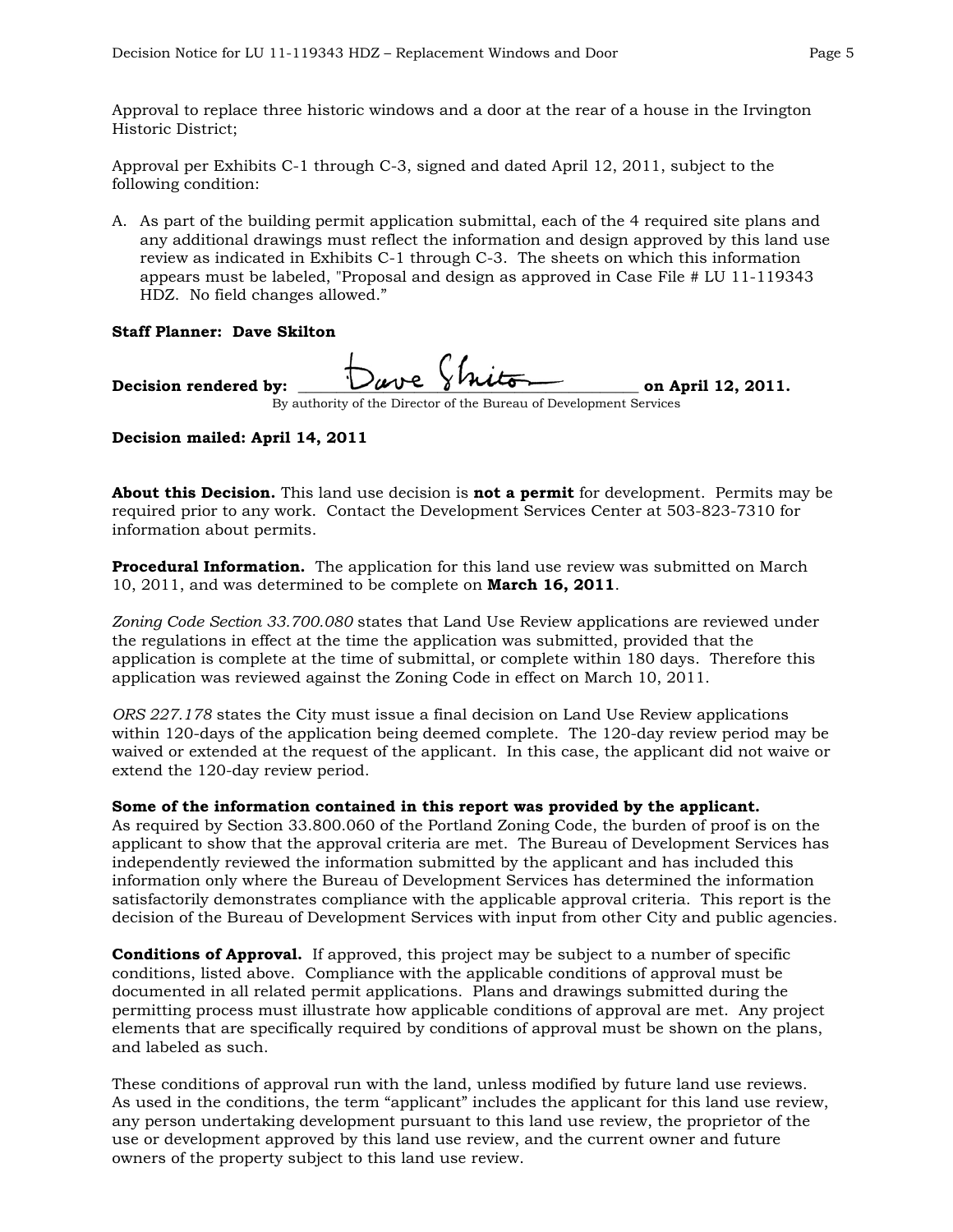**Appealing this decision.** This decision may be appealed to the Historic Landmarks Commission, which will hold a public hearing. Appeals must be filed **by 4:30 PM on April 28, 2011** at 1900 SW Fourth Ave. Appeals can be filed Tuesday through Friday on the first floor of the Development Services Center until 3 p.m. After 3 p.m. and Mondays, appeals must be submitted to the receptionist at the front desk on the fifth floor. **An appeal fee of \$250 will be charged**. The appeal fee will be refunded if the appellant prevails. There is no fee for ONI recognized organizations appealing a land use decision for property within the organization's boundaries. The vote to appeal must be in accordance with the organization's bylaws. Assistance in filing the appeal and information on fee waivers is available from BDS in the Development Services Center. Please see the appeal form for additional information.

The file and all evidence on this case are available for your review by appointment only. Please call the Request Line at our office, 1900 SW Fourth Avenue, Suite 5000, phone 503-823-7617, to schedule an appointment. I can provide some information over the phone. Copies of all information in the file can be obtained for a fee equal to the cost of services. Additional information about the City of Portland, city bureaus, and a digital copy of the Portland Zoning Code is available on the internet at [www.portlandonline.com](http://www.ci.portland.or.us/).

**Attending the hearing.** If this decision is appealed, a hearing will be scheduled, and you will be notified of the date and time of the hearing. The decision of the Historic Landmarks Commission is final; any further appeal must be made to the Oregon Land Use Board of Appeals (LUBA) within 21 days of the date of mailing the decision, pursuant to ORS 197.620 and 197.830. Contact LUBA at 550 Capitol St. NE, Suite 235, Salem, Oregon 97301, or phone 1-503-373-1265 for further information.

Failure to raise an issue by the close of the record at or following the final hearing on this case, in person or by letter, may preclude an appeal to the Land Use Board of Appeals (LUBA) on that issue. Also, if you do not raise an issue with enough specificity to give the Historic Landmarks Commission an opportunity to respond to it, that also may preclude an appeal to LUBA on that issue.

## **Recording the final decision.**

If this Land Use Review is approved the final decision must be recorded with the Multnomah County Recorder. A few days prior to the last day to appeal, the City will mail instructions to the applicant for recording the documents associated with their final land use decision.

- *Unless appealed,* The final decision may be recorded on or after **April 29, 2011**.
- A building or zoning permit will be issued only after the final decision is recorded.

The applicant, builder, or a representative may record the final decision as follows:

- By Mail: Send the two recording sheets (sent in separate mailing) and the final Land Use Review decision with a check made payable to the Multnomah County Recorder to: Multnomah County Recorder, P.O. Box 5007, Portland OR 97208. The recording fee is identified on the recording sheet. Please include a self-addressed, stamped envelope.
- In Person: Bring the two recording sheets (sent in separate mailing) and the final Land Use Review decision with a check made payable to the Multnomah County Recorder to the County Recorder's office located at 501 SE Hawthorne Boulevard, #158, Portland OR 97214. The recording fee is identified on the recording sheet.

For further information on recording, please call the County Recorder at 503-988-3034 For further information on your recording documents please call the Bureau of Development Services Land Use Services Division at 503-823-0625.

**Expiration of this approval.** An approval expires three years from the date the final decision is rendered unless a building permit has been issued, or the approved activity has begun.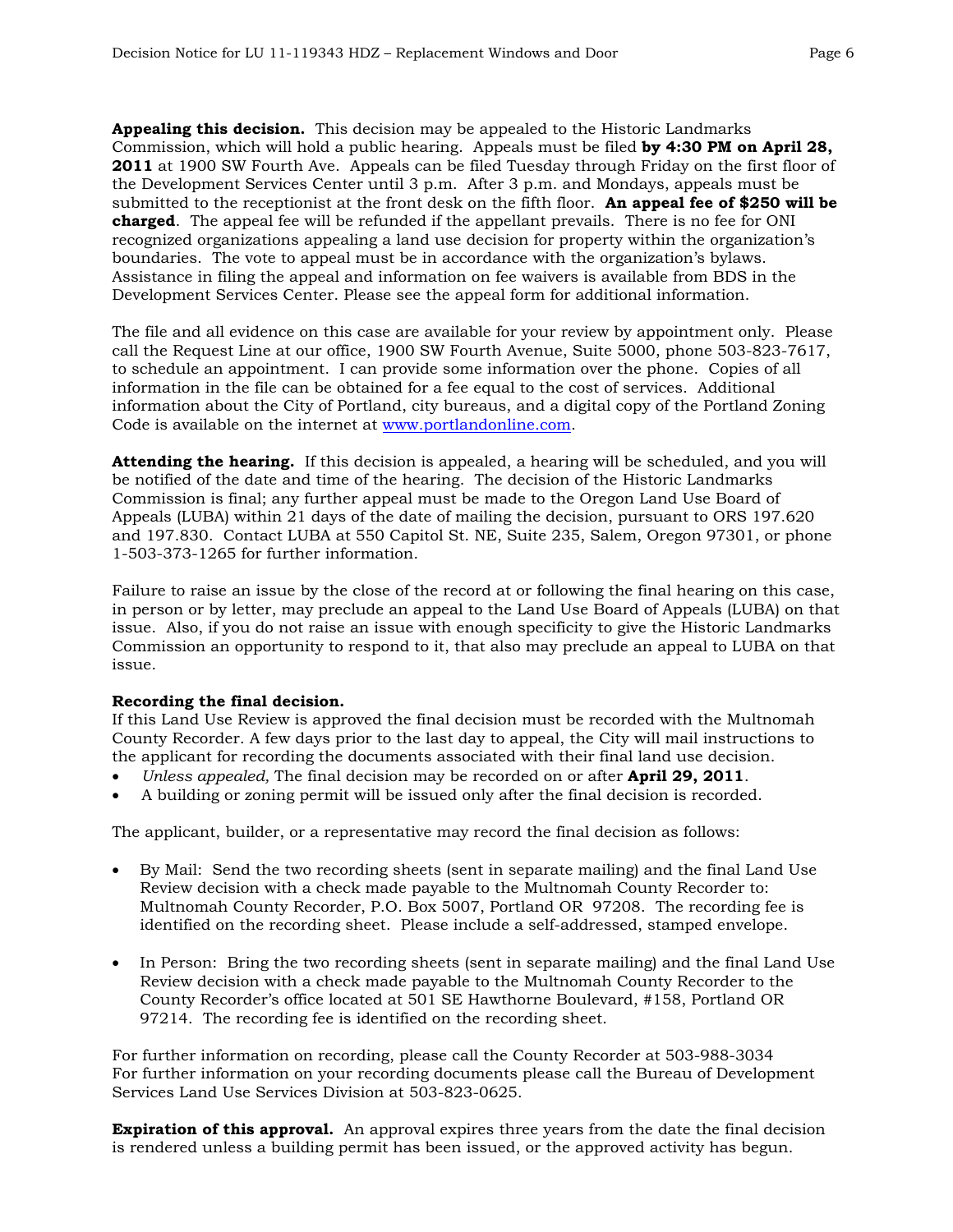Where a site has received approval for multiple developments, and a building permit is not issued for all of the approved development within three years of the date of the final decision, a new land use review will be required before a permit will be issued for the remaining development, subject to the Zoning Code in effect at that time.

Zone Change and Comprehensive Plan Map Amendment approvals do not expire.

**Applying for your permits.** A building permit, occupancy permit, or development permit may be required before carrying out an approved project. At the time they apply for a permit, permittees must demonstrate compliance with:

- All conditions imposed herein;
- All applicable development standards, unless specifically exempted as part of this land use review;
- All requirements of the building code; and
- All provisions of the Municipal Code of the City of Portland, and all other applicable ordinances, provisions and regulations of the City.

### **EXHIBITS**

### NOT ATTACHED UNLESS INDICATED

- A. Applicant's Statement
- B. Zoning Map (attached)
- C. Plans/Drawings:
	- 1. Site Plan (attached)
	- 2. Floor Plan
	- 3. Existing and Proposed Elevations (attached)
- D. Notification information:
	- 1. Mailing list
	- 2. Mailed notice
- E. Agency Responses:
	- 1. Life Safety Review Section of BDS
	- 2. Water Bureau
- F. Correspondence:
	- 1. F. Arnold and Leslie A. Schneider, March 25, 2011, wrote in favor of the proposal.
	- 2. David Sweet, Chair of the Sabin Neighborhood Association, April 8, 2011, wrote approving of the proposal and commenting on land use fees.
	- 3. Dean Gisvold, Chair of the Irvington Community Association Land Use Committee wrote, April 11, 2011, approving of the proposal.
- G. Other:
	- 1. Original LU Application
	- 2. Site History Research

**The Bureau of Development Services is committed to providing equal access to information and hearings. Please notify us no less than five business days prior to the event if you need special accommodations. Call 503-823-7300 (TTY 503-823-6868).**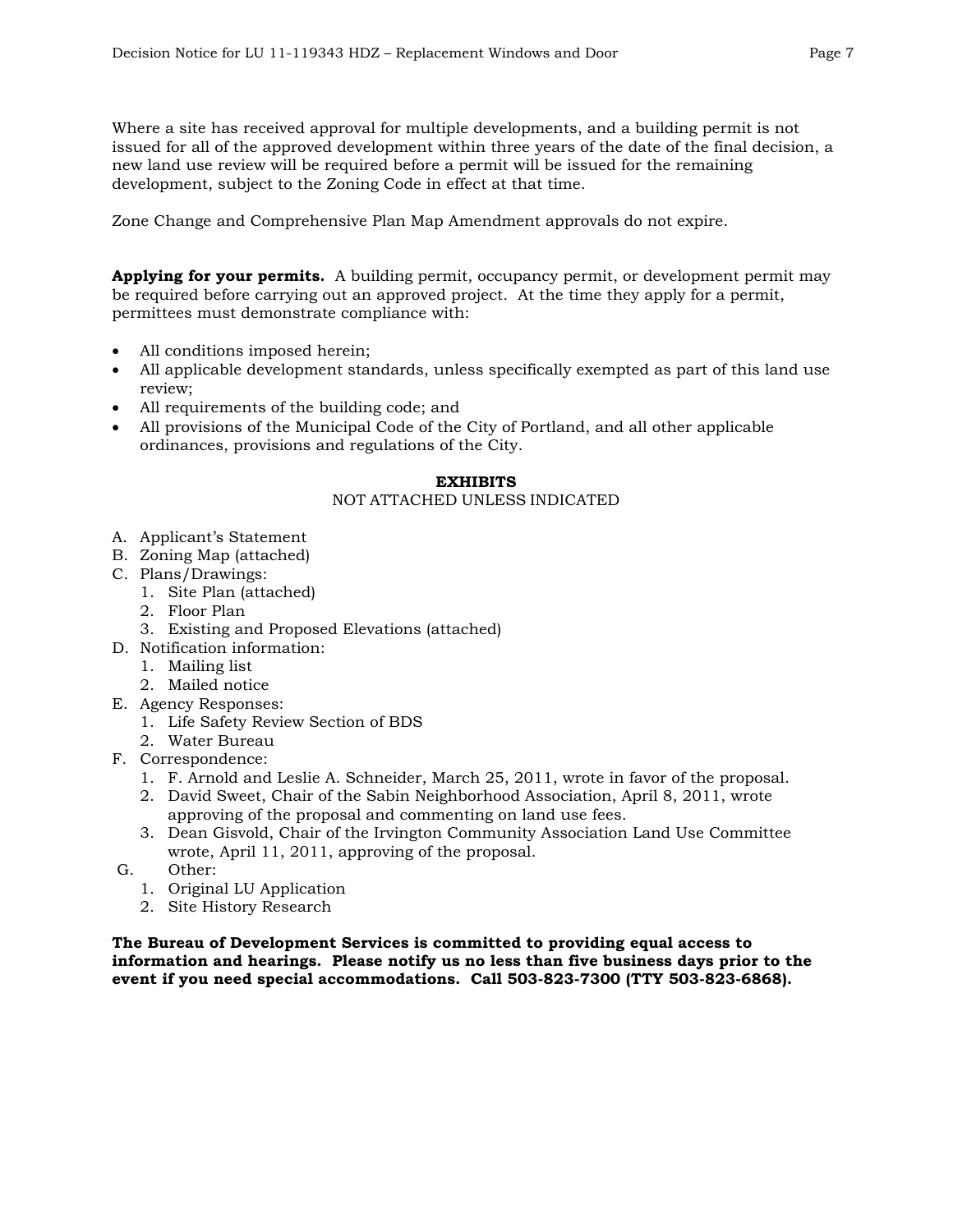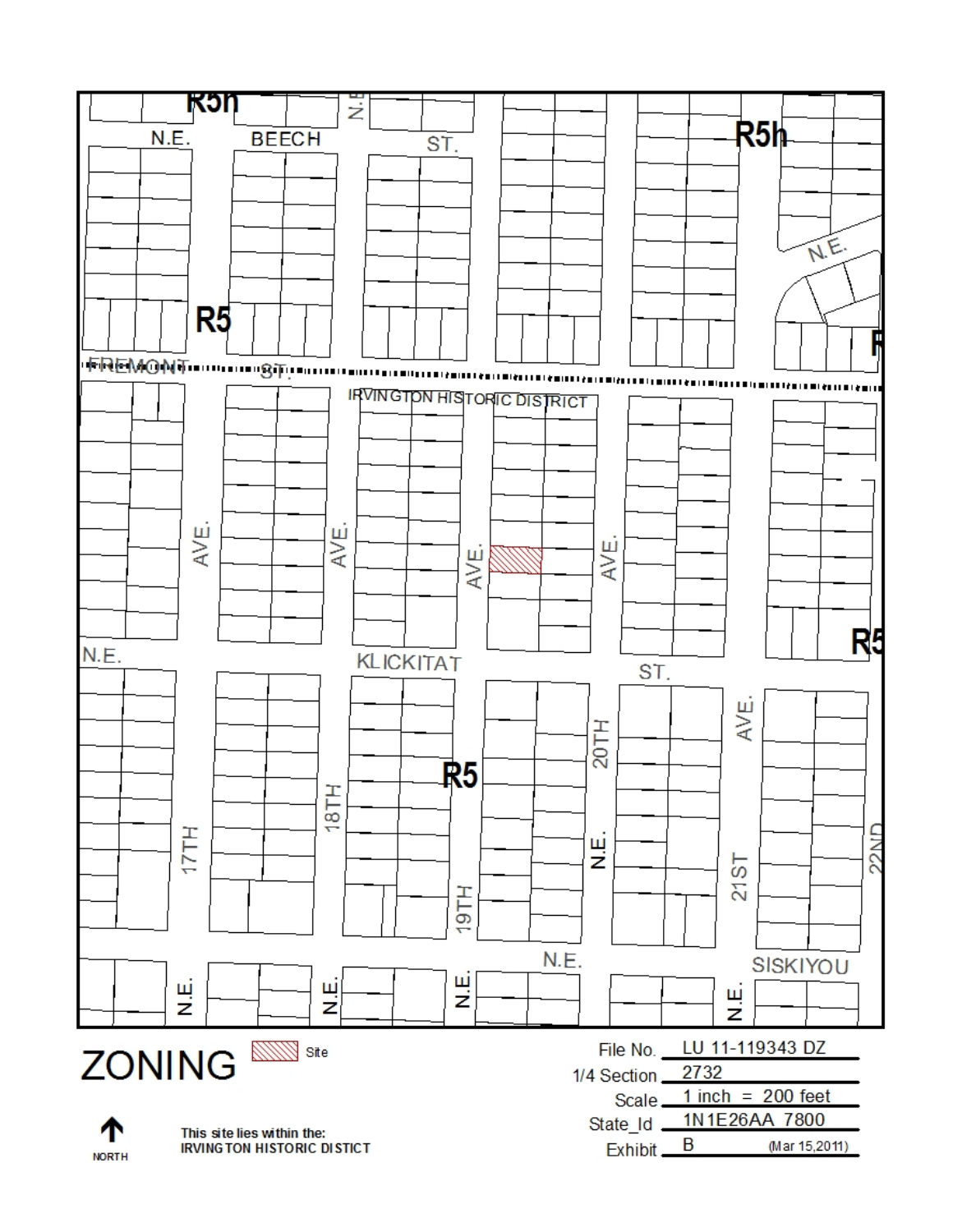